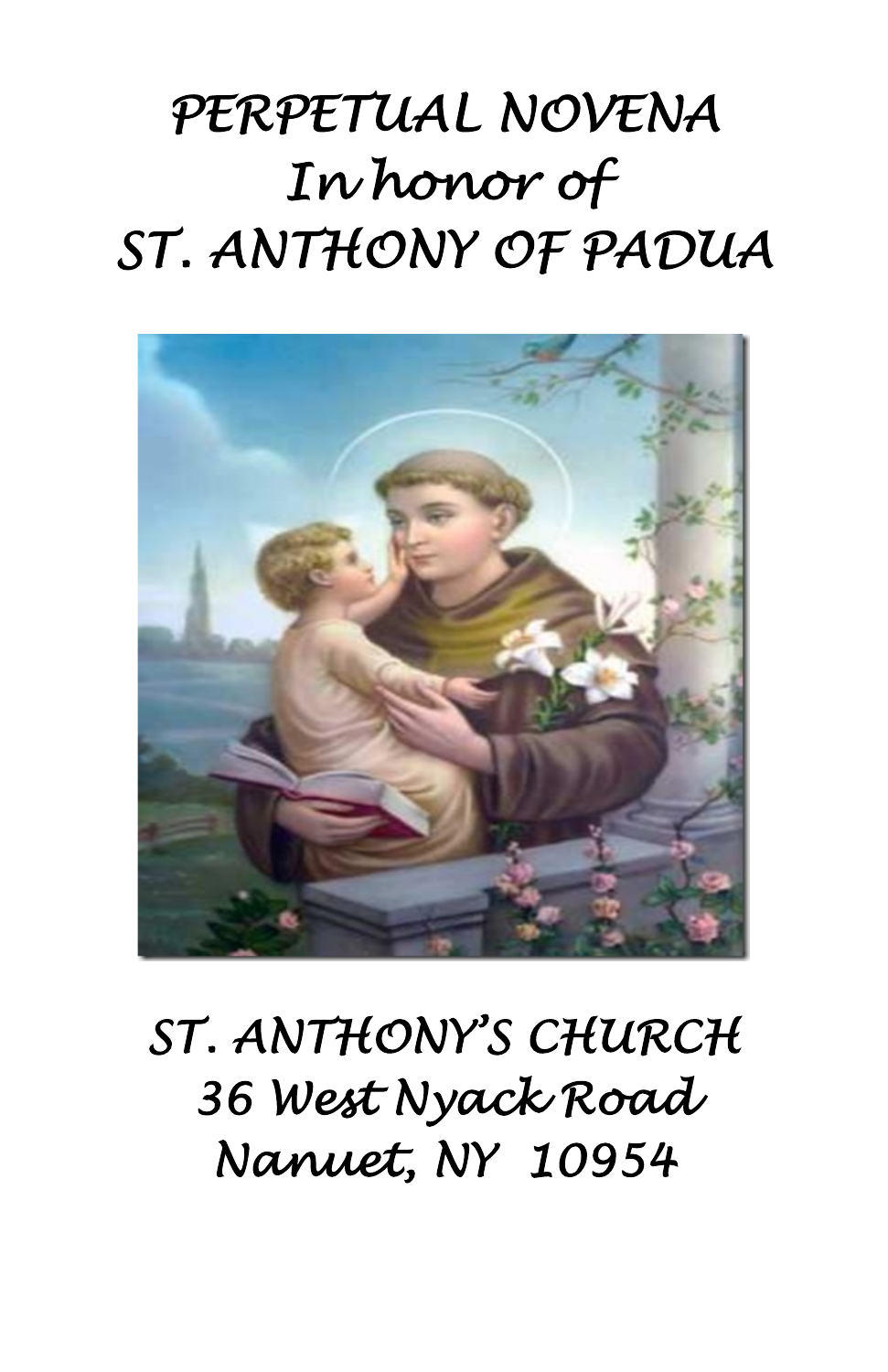#### **ST. ANTHONY'S LILIES**

Pictures and statues of St. Anthony often portray him holding a lily. This beautiful flower has long been regarded in Christian art as a symbol of integrity of life. In many parts of the world, lilies are in bloom in the middle of June, when the feast of St. Anthony is observed.

On the Saint's feast in 1680, a cut lily had been placed in one of the hands of his statue in the church at Mentosca d'Agesco in Austria. For a whole year the flower retained its freshness and fragrance. The following year the stalk bore two more lilies, and the church was filled with their fragrance.



Another unusual event took place on the island of Corsica at the time of the French Revolution. The Franciscans had been forced to leave the island, but the people continued to honor St. Anthony and invoke his aid, as the friars had taught them. On his feast day the people place a shrine of the Saint and bouquets of lilies in the deserted church. Many months later, lilies at Anthony's statue were found still fresh and white. Permission to bless lilies in honor of St. Anthony was given by Pope Leo XIII.

#### **Prayer for the Restoration of Things Lost or Stolen**

O blessed St. Anthony, the grace of God has made you a powerful advocate in all necessities and the patron for the restoration of things lost or stolen. I turn to you today with love and heartfelt confidence. How many have you wondrously helped in recovery of things that were important to them?

I recommend what I have lost to your care, in the secure hope that you will restore it to me if this be to the greater glory of God and to my own spiritual benefit. Obtain also for me an active faith, peace of mind, sincere love for others and an ardent desire for eternal life. I offer this prayer in the name of Jesus Christ, Amen.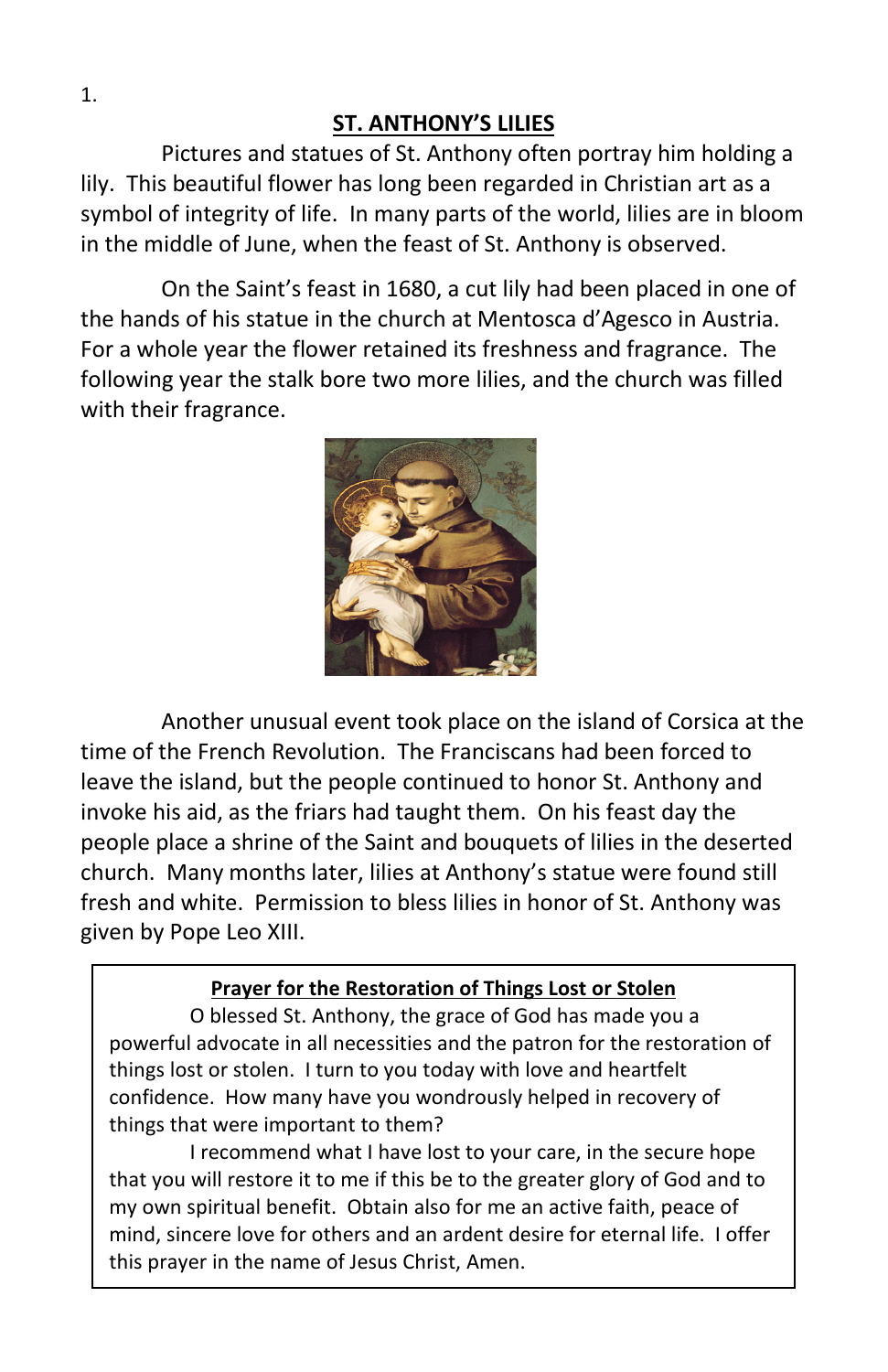

Morocco to preach to the Moors but was forced to return because of illness, and arrived back in time to participate in a general chapter of his order at Assisi in 1221. He was assigned to the hospice of San Paioli near Forli and at an ordination there delivered a sermon that was to launch him on his career as a preacher. He was assigned to preaching all over Italy and was sensationally successful. His sermons, noted for their eloquence, fire, and persuasiveness, attracted huge crowds everywhere he preached. He was appointed the first lector in theology for the Franciscans, became minister provincial of Emilia or Romagna, was envoy from the 1226 general chapter to Pope Gregory IX, and secured the Pope's release from his official duties to devote himself to preaching. His success as a convert maker and confessor was phenomenal. He settled in Padua after 1226 and his bold and brilliant preaching, attacking corruption and wrongdoing wherever he saw them, and completely reformed the city. He worked to abolish debtors' prisons, helped the poor, and worked ceaselessly and untiringly with heretics. In 1231, exhausted and plagued with dropsy, he went to Camposanpiero for a brief respite but died on the way back to Padua in a Poor Clare convent at Arcella just outside Padua on June 13 at the age of thirty-six. He was canonized the following year and declared a Doctor of the Church by Pope Pius XII in 1946. Stories of the miracles Anthony wrought and of his preaching prowess are legendary, and he was undoubtedly one of the greatest preachers of all times. His contemporaries called him "Hammer of Heretics" and "Living Ark of the Covenant," and he is known as the "Wonder Worker" for the miracles he wrought. He is the patron of the poor (alms given for his intercession are called St. Anthony's bread) and oppressed and he is widely invoked for the return of lost articles. His depiction in art with the Infant Jesus on his arm is because of an episode in which a visitor reported this happening.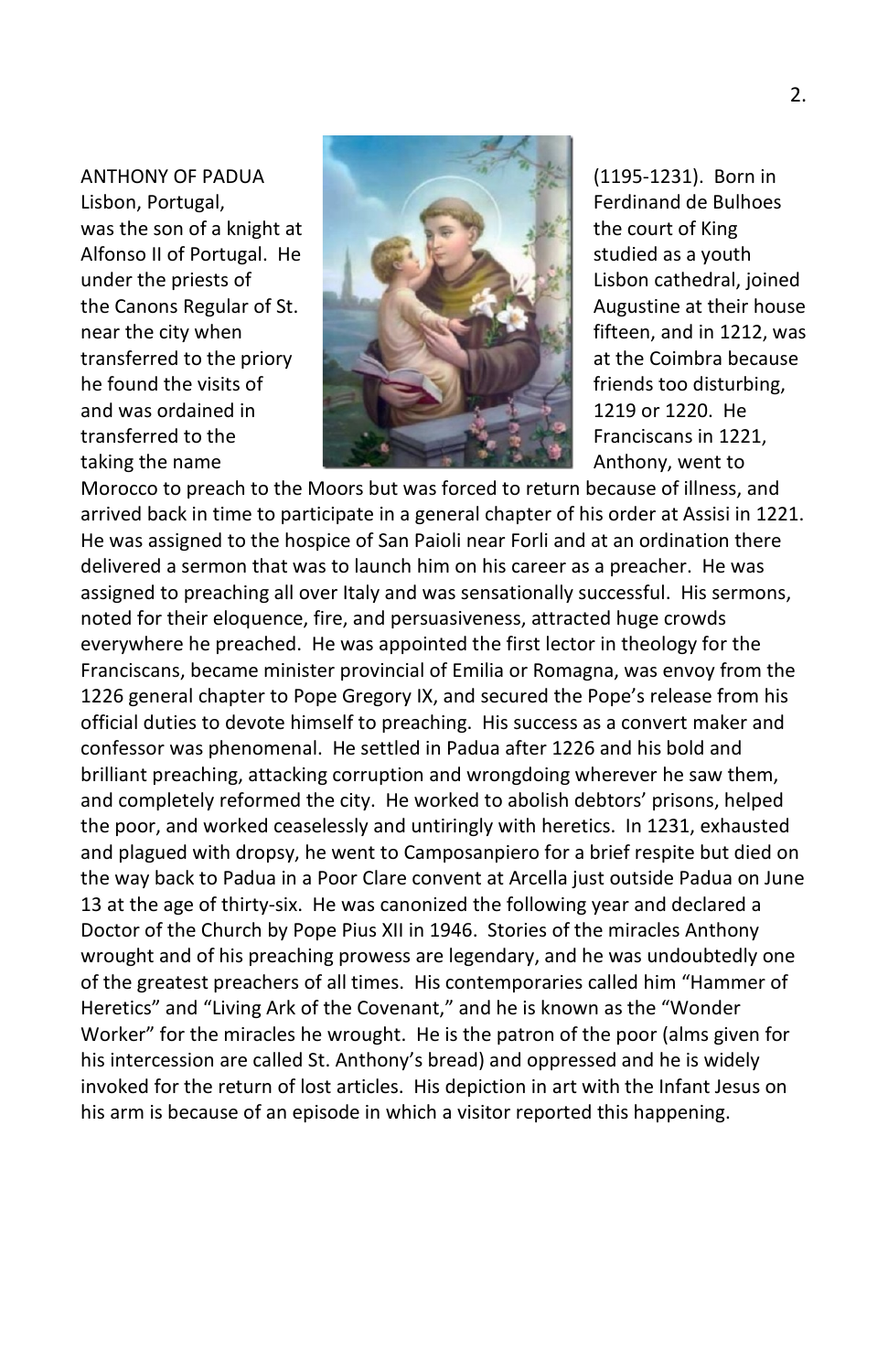#### **EXPOSITION OF THE BLESSED SACRAMENT AND BENEDICTION**

### **Opening Hymn**

- 1. O Salutaris Hostia Quae caeli pandis ostium; Bella premunt hostilia; Da robur, fer auxilium
- 2. Uni trinoque Domino Sit sempiterna gloria Qui vitam sine termino Nobis donet in patria. Amen.

\*\*\*\*\*\*\*\*\*\*\*\*\*\*\*\*\*\*\*\*\*\*\*\*\*\*\*

- 1. O saving Victim, open, wide The gate of heav'n to man below, Our foes press on from ev'ry side; Your aid supply, your strength bestow.
- 2. To your great name be endless praise, Immortal Godhead, One in Three; Grant us, for endless length of days, In our true native land to be. Amen.

(After the priest has incensed the Sacrament, the Novena Prayers follow)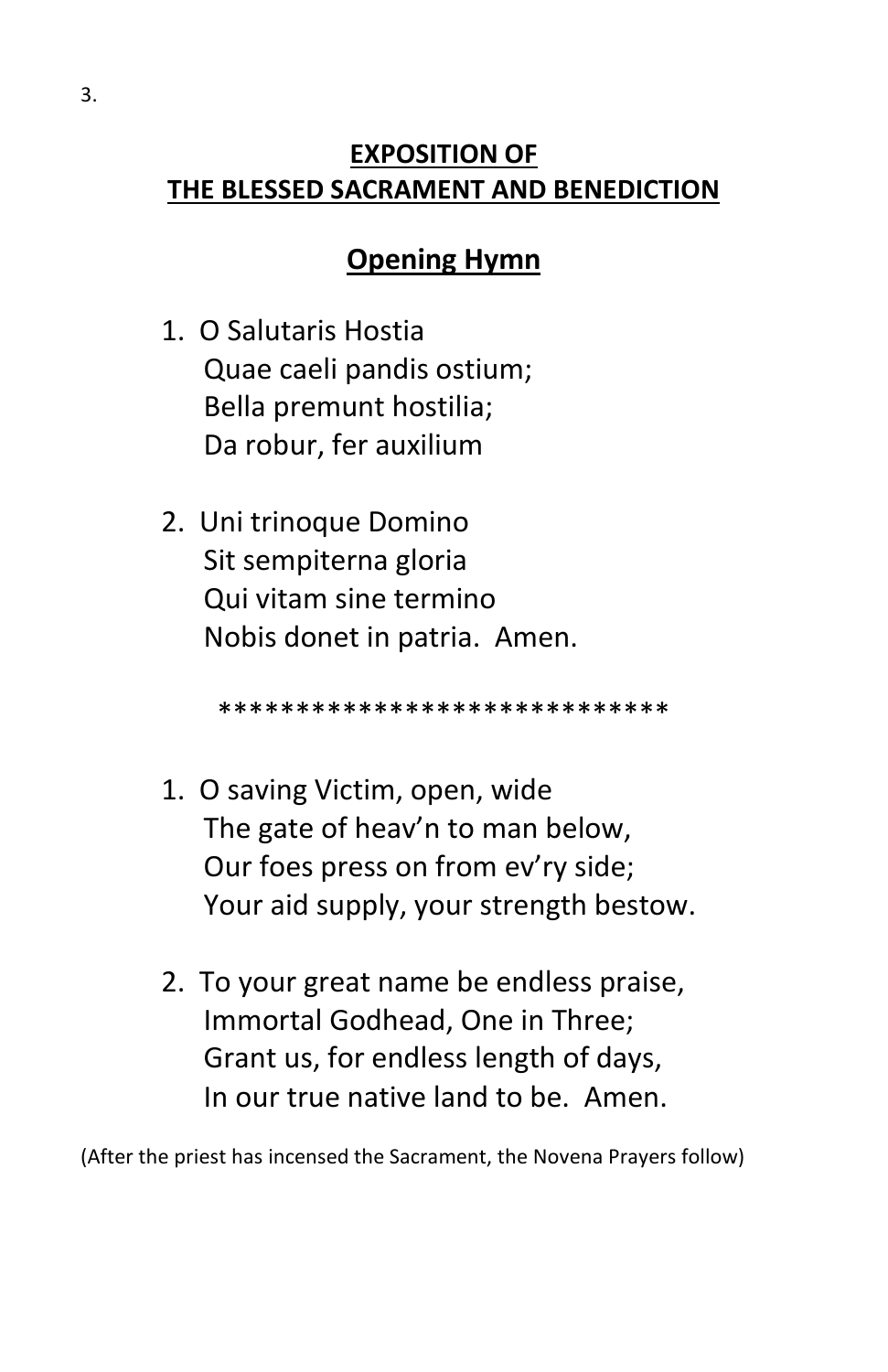# **NOVENA TO SAINT ANTHONY**

# **Opening Prayer**

- Priest: In the name of the Father and of the Son and of the Holy Spirit.
- People: *Amen*.
- Priest Come Holy Spirit, fill the hearts of the faithful and enkindle in them the fire of your love. Send

forth your spirit and they shall be created.

- People: *And you will renew the face of the earth*.
- Priest: Let us Pray. O God, who by the light of the Holy Spirit did instruct the hearts of the faithful, grant that by the gift of the same Holy Spirit we may be always truly wise and ever rejoice in His consolations, through Christ our Lord.

People: *Amen*

- Priest: Pray for us, O great Saint Anthony.
- People: *That we may be made worthy of the promises of Christ*.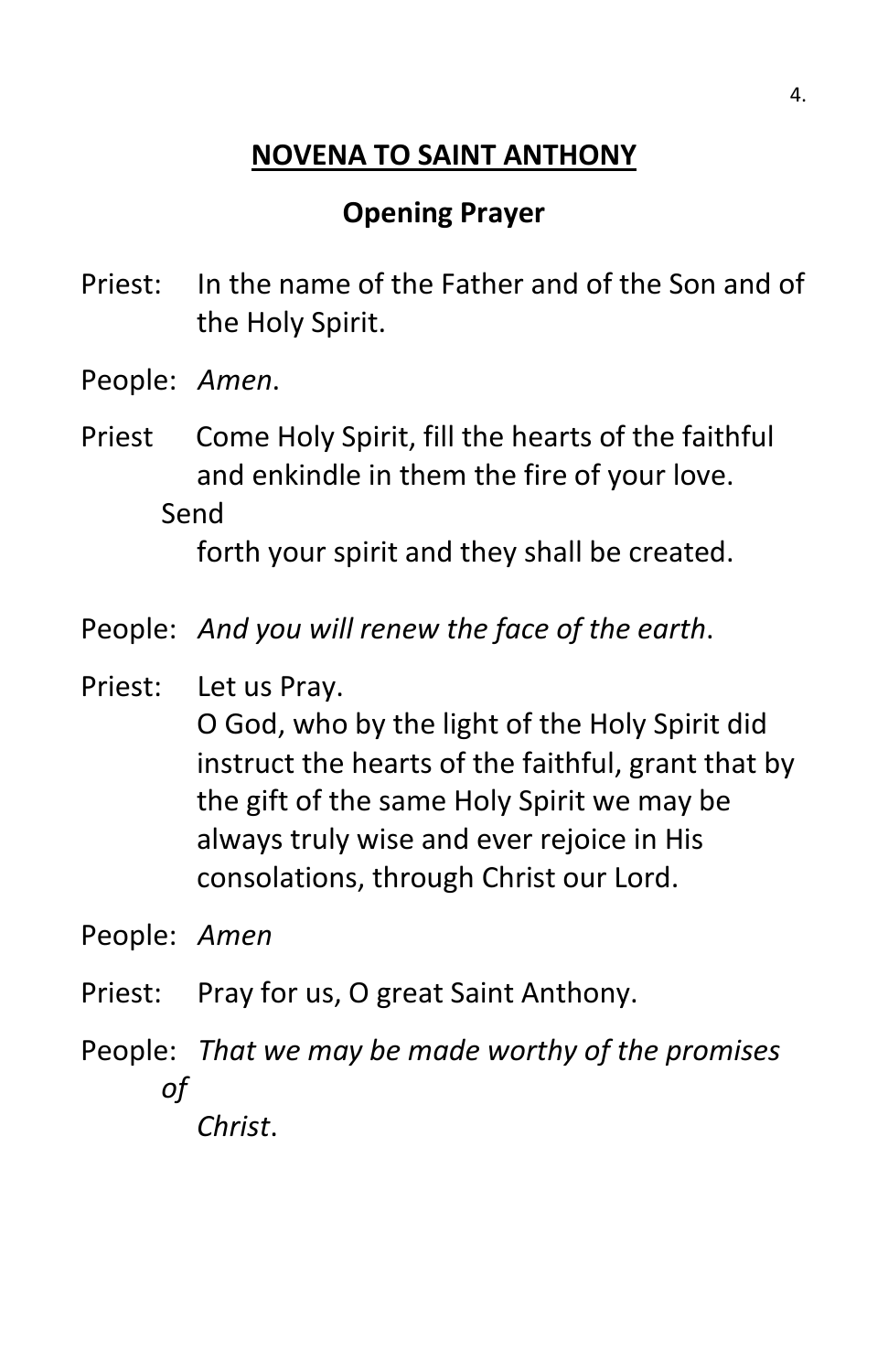### All**: THE MEMORARE OF SAINT ANTHONY**

Remember, O good Saint Anthony, wonderworker of God, that never has it been heard that anyone ever invoked your protection or sought your aid without being consoled. In this confidence I come before you and fervently recommend myself to your care. Despise not most faithful servant of God the prayer of your humble child but graciously hear and grant it. AMEN.

# **ACT OF DEDICATION TO SAINT ANTHONY**

All**:** O blessed St. Anthony, I dedicate myself to your honor and give myself to you, that you may always by my protector and my guide in the way of salvation. Obtain for me a great purity of heart and a sincere love of God and my neighbor. After your example, may I do all my actions for the greater glory of God, in union with the Divine Heart of Jesus and the Immaculate Heart of Mary. St Anthony, pray for me, that I may enjoy the grace of a happy death. AMEN.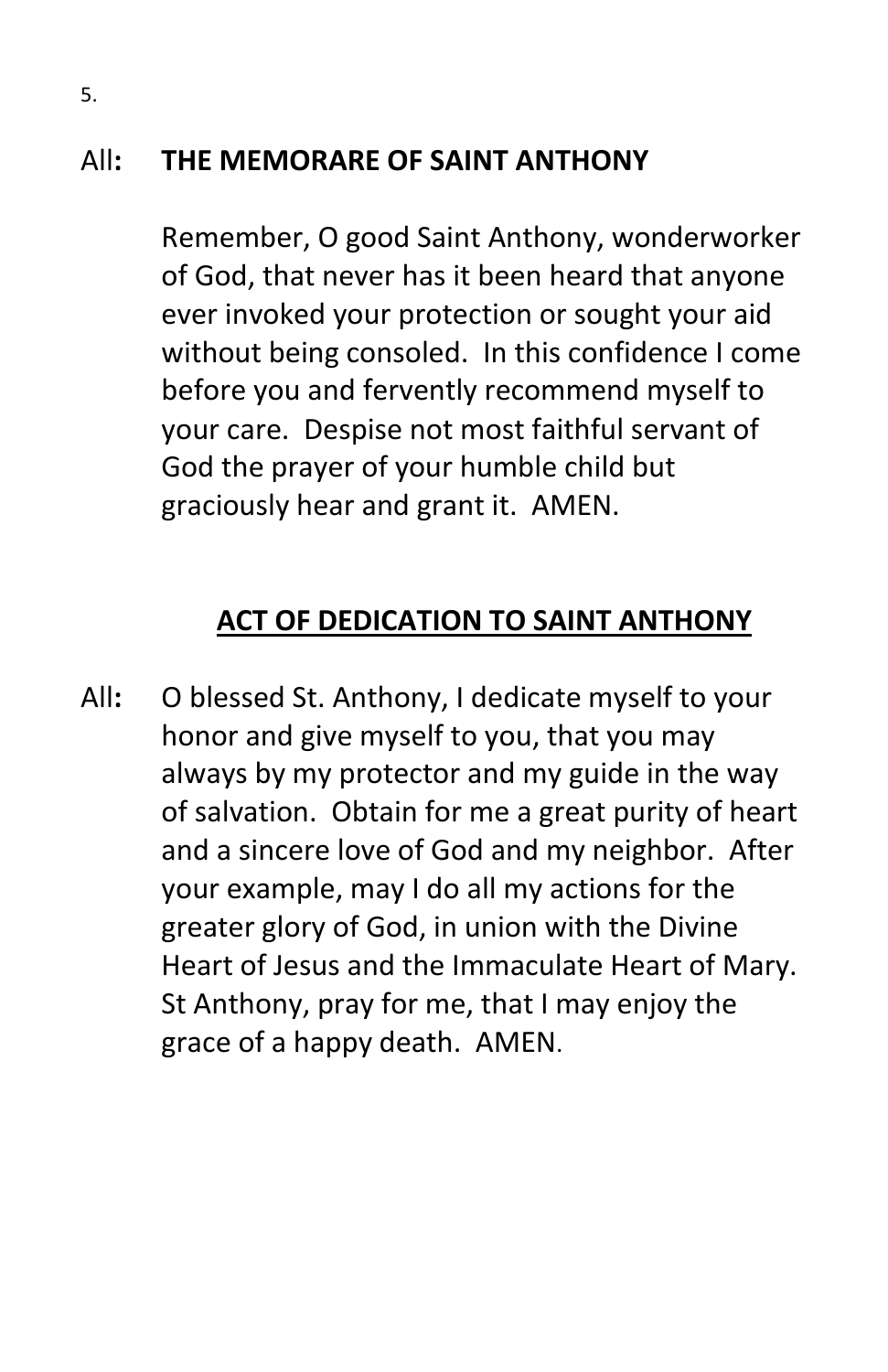# **PETITIONS**

All: O glorious St. Anthony, unfailing worker of miracles, to you do we raise our hearts and hands, to implore your powerful intercession in obtaining from the loving heart of Jesus all the help and graces necessary for our spiritual and temporal welfare, particularly for the grace of final perseverance, and the special favor we now

implore. (*Here mention your request*).

Priest: O glorious St. Anthony, whose childhood, youth and manhood were ever consecrated to God and

His Blessed Mother -

People: *Hear our prayers and obtain our petitions*.

Priest: O glorious St. Anthony whose prayerful life and priestly labors were blessed with wondrous results -

People: *Hear our prayers and obtain our petitions*.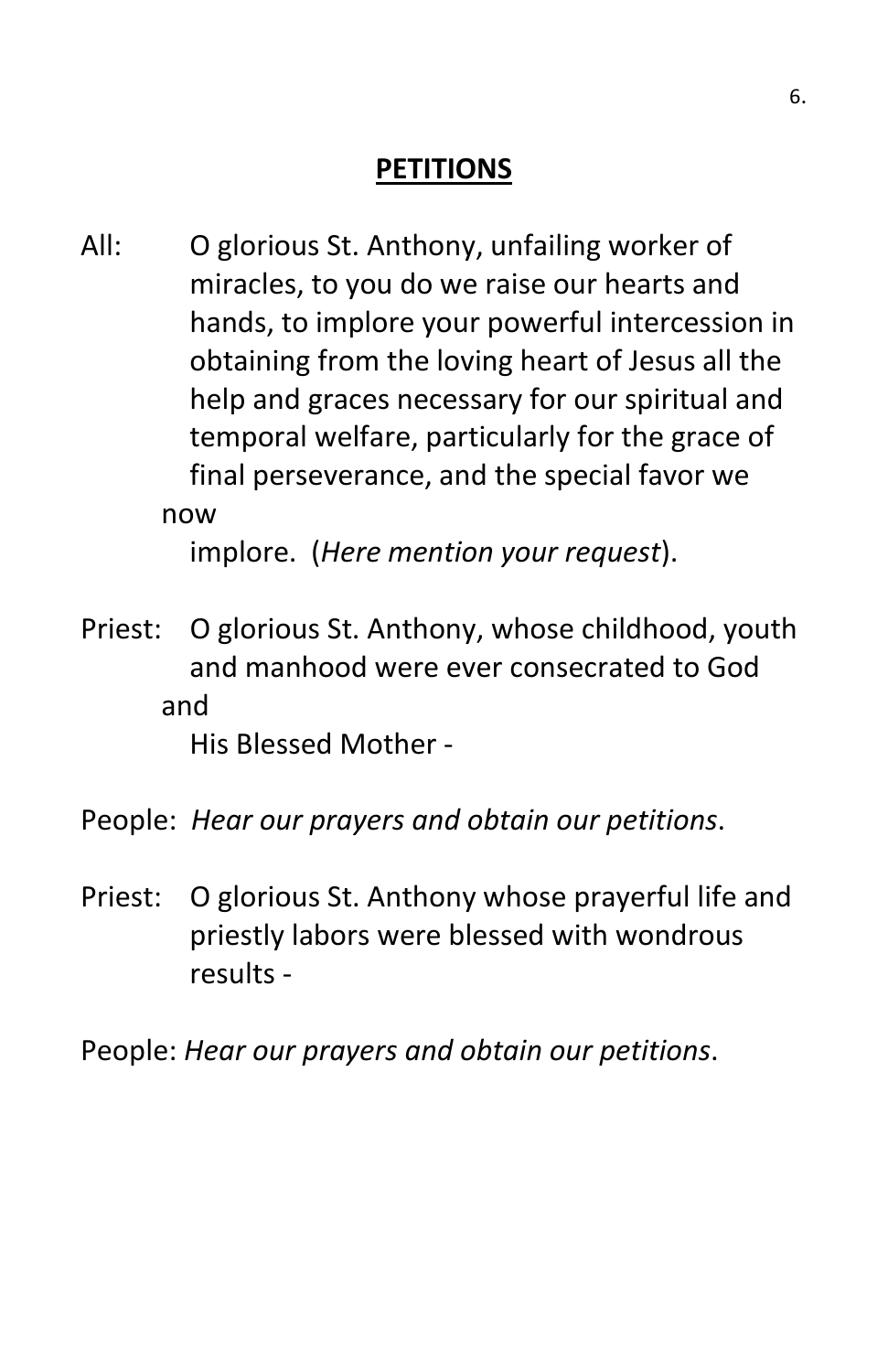- Priest: O glorious St. Anthony, whose preaching was confirmed by prodigious signs and wondrous miracles -
- People: *Hear our prayers and obtain our petitions*.
- Priest: O glorious St. Anthony, whose eloquence made heretics flee and Satan surrender his victims -
- People: *Hear our prayers and obtain our petitions*.
- Priest: O glorious St. Anthony, whose blessed tongue did always bless the Lord and cause others to bless Him -
- People: *Hear our prayers and obtain our petitions*.
- Priest: O glorious St. Anthony, whose tongue was preserved from corruption after death -
- People: *Hear our prayers and obtain our petitions.*
- Priest: O glorious St. Anthony, who was privileged to Carry Jesus in thy arms -
- People: *Hear our prayers and obtain our petitions*.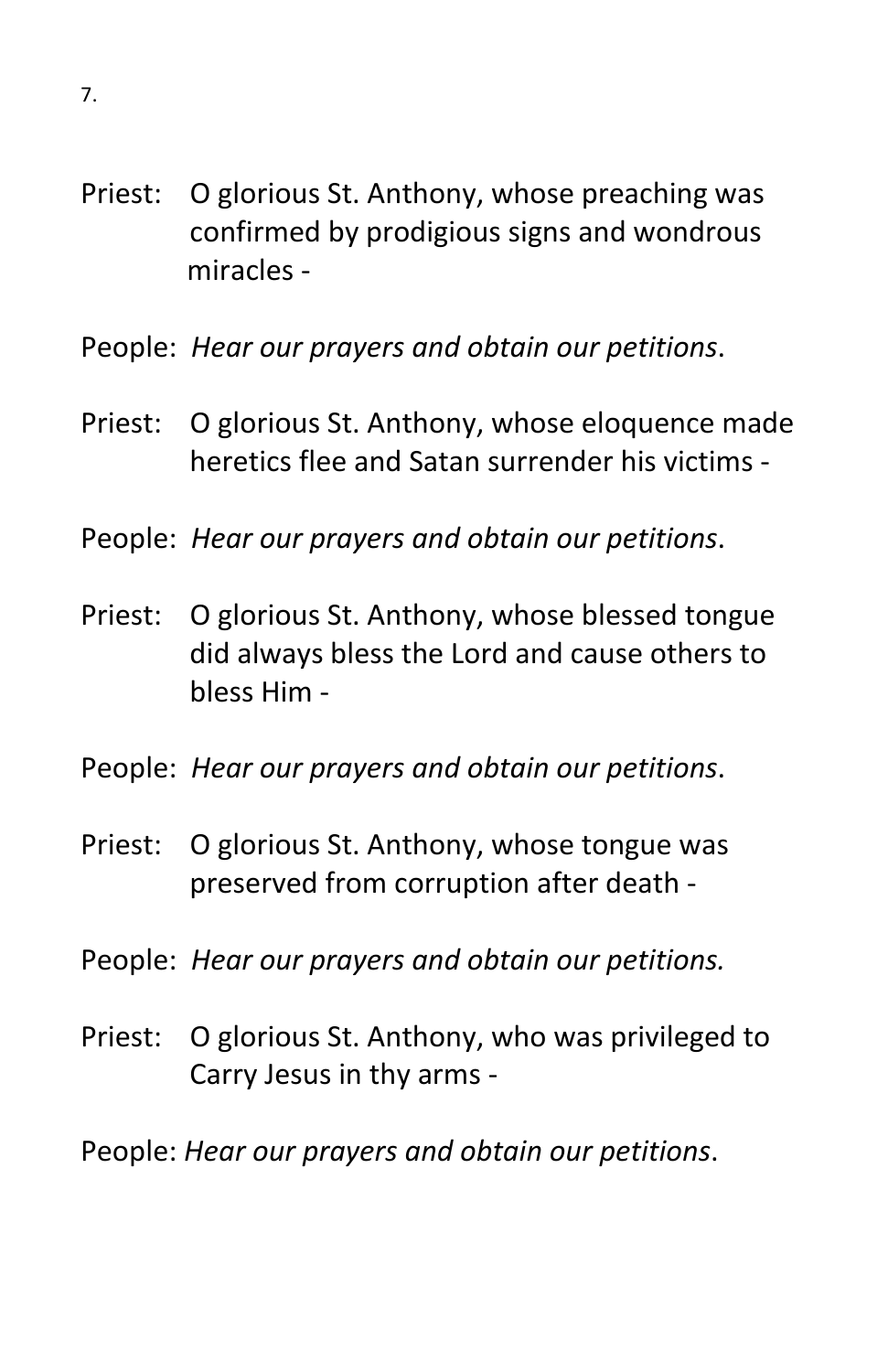- Priest: O glorious St. Anthony, whose virtuous life was rewarded by the presence of Jesus in thy last agony –
- People: *Hear our prayers and obtain our petitions*.
- Priest: O glorious St. Anthony, universal apostle of the poor and needy –
- People: *Hear our prayers and obtain our petitions*.
- Priest: Pray for us, O, St. Anthony.
- People: *That we may be made worthy of the promises of Christ.*
- Priest: Let us Pray.

People: *Almighty and Eternal God, who glorified your Faithful confessor, Anthony, with the perpetual gift of miracles, graciously grant that what we confidently seek through his merits, we may surely receive by his intercession. We ask this through Christ our Lord. AMEN.*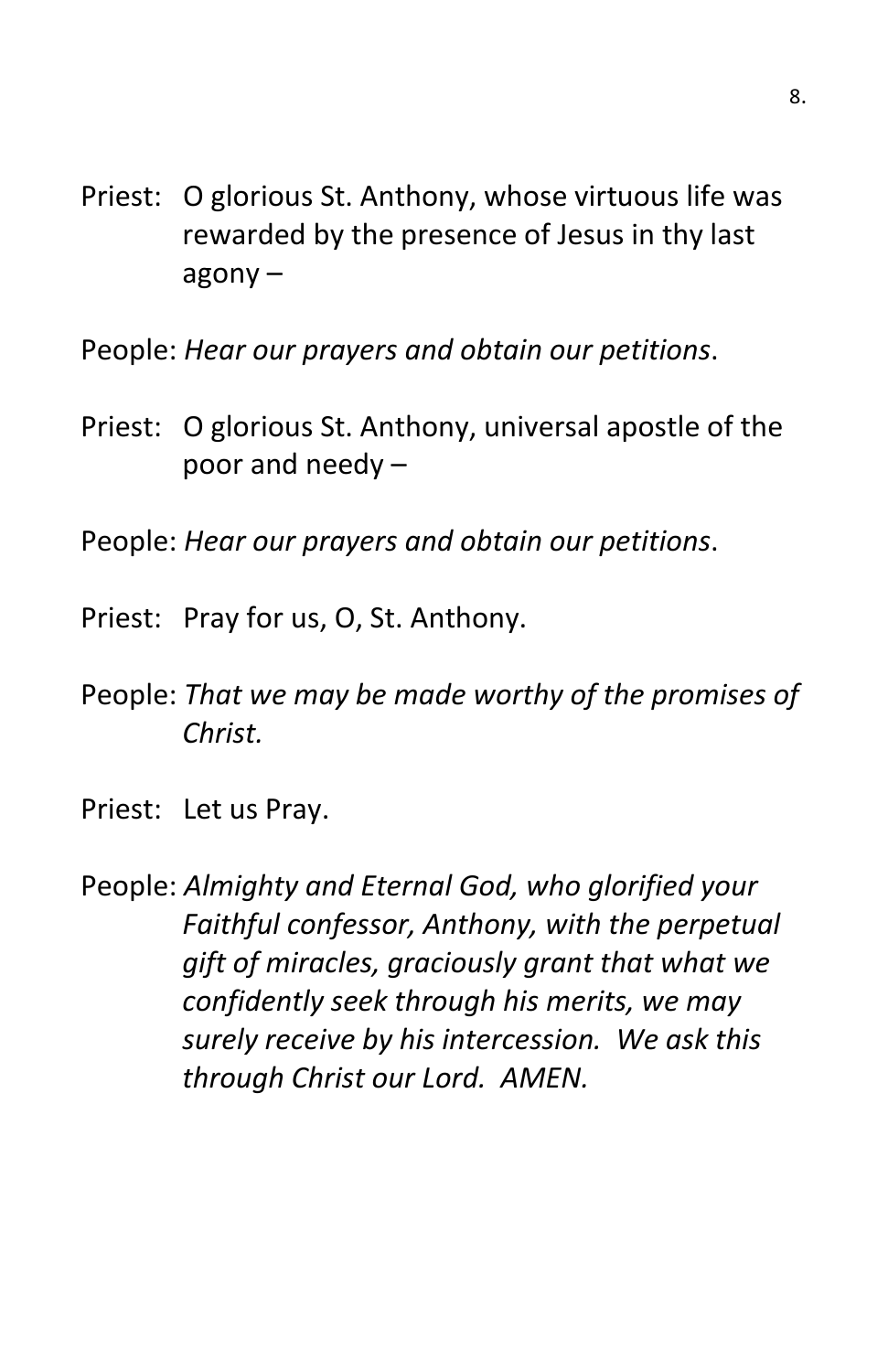#### **LITANY OF SAINT ANTHONY**

Lord, have mercy on us. *Christ, have mercy on us.*

Lord, have mercy on us. Christ hear us. *Christ, graciously hear us.*

God, the Father of Heaven, *Have mercy on us.*

God the Son, Redeemer of the world, *Have mercy on us.*

God the Holy Spirit, H*ave mercy on us.*

Holy Trinity, one God, *Have mercy on us.*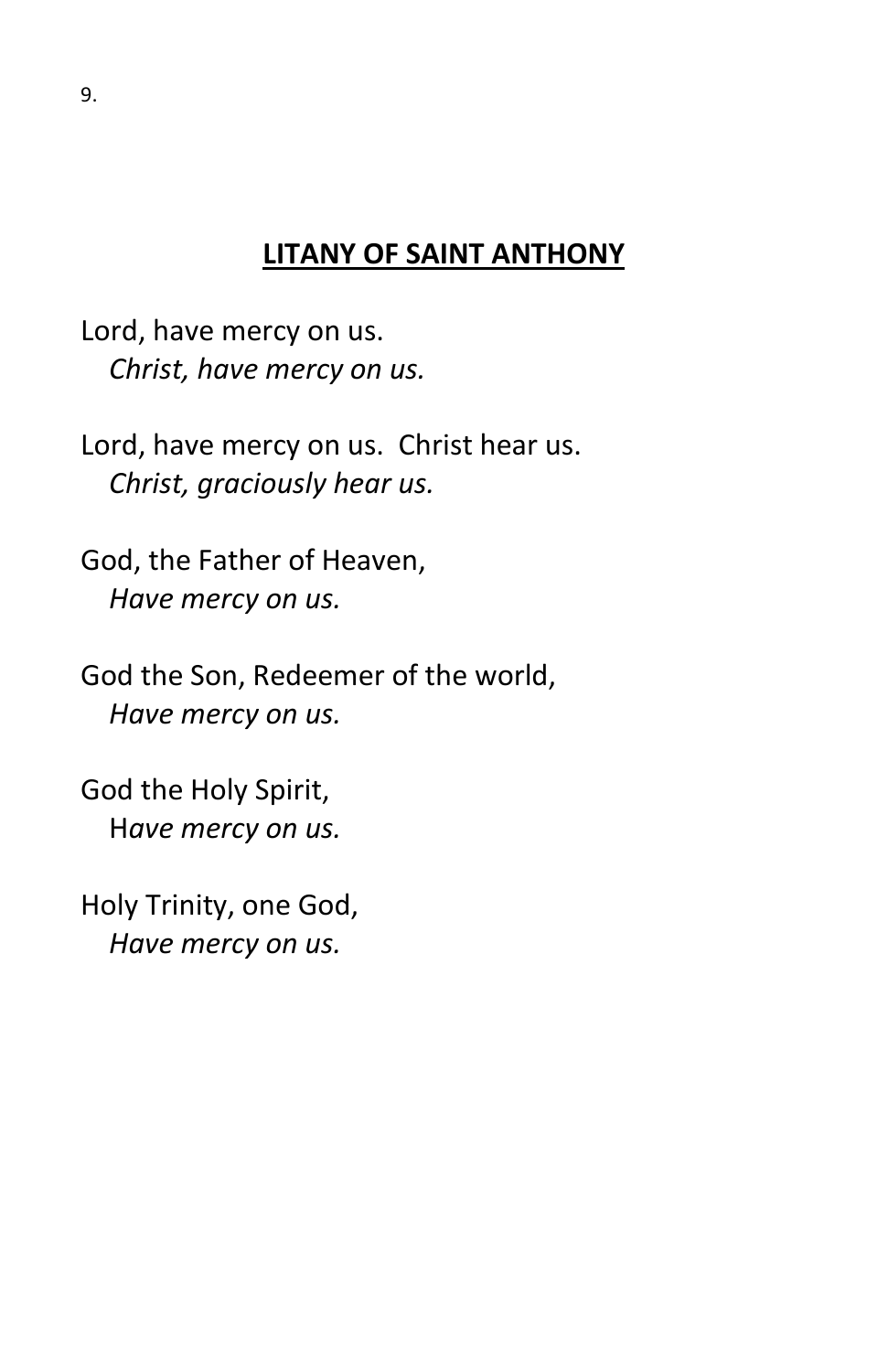| Holy Mary,                               |      |
|------------------------------------------|------|
| Holy Mother of God,                      |      |
| Holy Virgin of Virgins,                  |      |
| St. Anthony, of Padua                    |      |
| St. Anthony, glory of Friars minor,      |      |
| St. Anthony, model of chastity,          |      |
| St. Anthony, gem of poverty,             |      |
| St. Anthony, example of obedience,       |      |
| St. Anthony, mirror of abstinence,       |      |
| St. Anthony, vessel of purity,           |      |
| St. Anthony, star of sanctity,           |      |
| St. Anthony, model of conduct            |      |
| St. Anthony, beauty of paradise          |      |
| St. Anthony, ark of the testament,       | Pray |
| St. Anthony, guardian of the Scriptures, | for  |
| St. Anthony, teacher of the truth,       | us   |
| St. Anthony, preacher of grace,          |      |
| St. Anthony, destroyer of vices,         |      |
| St. Anthony, planter of virtues,         |      |
| St. Anthony, conqueror of heretics,      |      |
| St. Anthony, terror of infidels,         |      |
| St. Anthony, consoler of the afflicted,  |      |
| St. Anthony, searcher of consciences,    |      |
| St. Anthony, martyr in desire,           |      |
| St. Anthony, terror of the devils,       |      |
| St. Anthony, performer of miracles,      |      |
| St. Anthony, restorer of lost things,    |      |
| St. Anthony, helper in need,             |      |
| St. Anthony, Patron, of God's poor.      |      |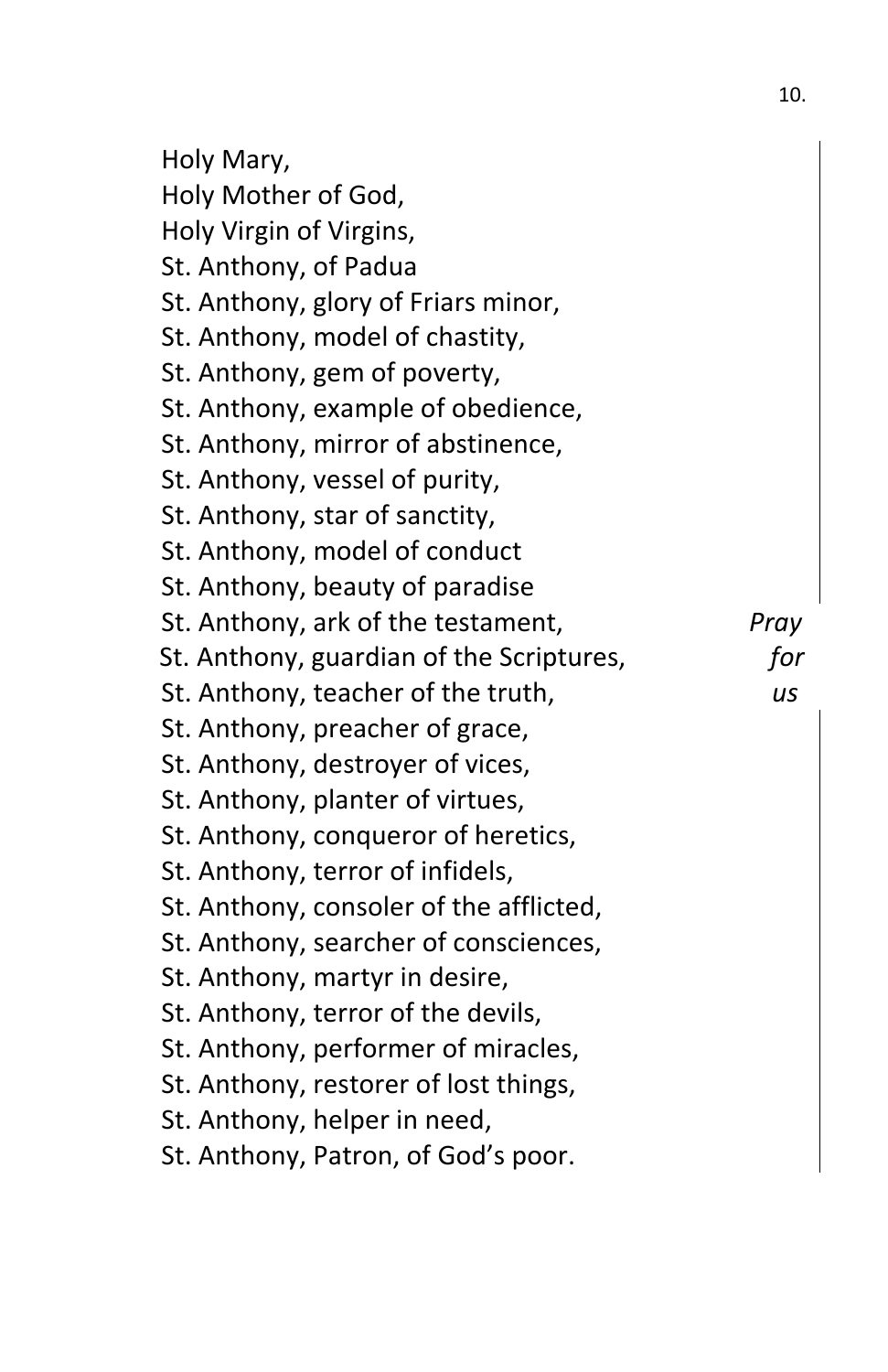Lamb of God, Who takest away the sins of the world, Spare us, O Lord.

Lamb of God, Who takest away the sins of the world, Graciously hear us, O Lord.

Lamb of God, Who takest away the sins of the world, Have mercy on us.

- Priest: Pray for us, O, St. Anthony.
- People: *That we may be made worthy of the promises of Christ*.
- Priest: Let us Pray.

 Almighty and Eternal God, who glorified your faithful confessor, Anthony, with the perpetual gift of miracles, graciously grant that what we confidently seek through his merits, we may surely receive by his intercession. We ask this through Christ our Lord. AMEN.

11.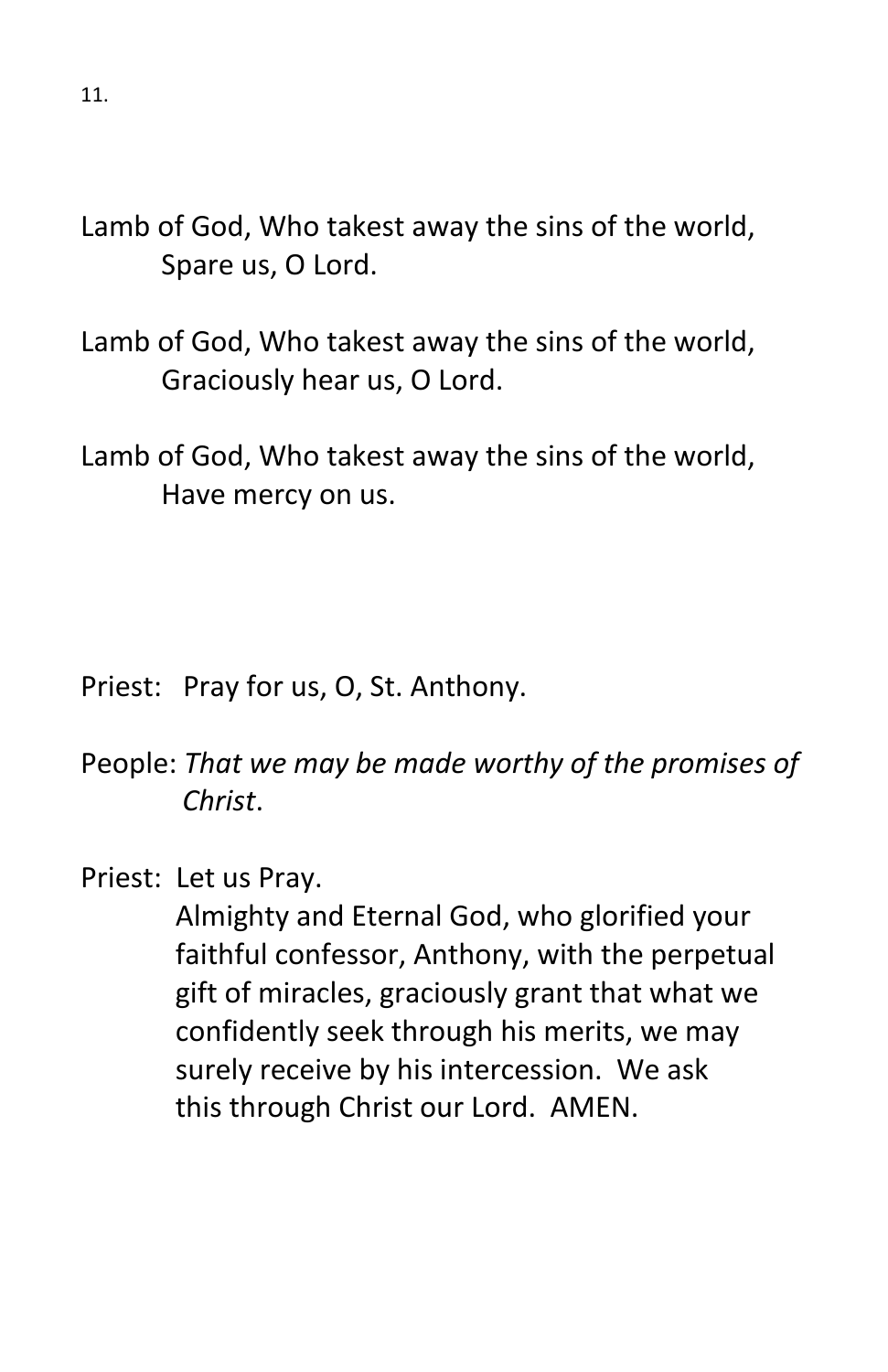#### **DAILY PRAY TO ST. ANTHONY**

I salute you great St. Anthony and rejoice at the favors which our Lord has so liberally bestowed on you. I remind you especially of that blessed moment when the Divine Infant Jesus condescended to embrace and fondly caress you. Oh, what great happiness and joy must have filled your heart on that occasion! By this special prerogative and by the joy of your beatific vision, by which you now behold him face to face, I beg, entreat, and conjure you, O dear St. Anthony, to help me in my afflictions, troubles, and anxieties, particularly concerning (*here mention your troubles and desire.)* Oh, let your heart be moved to intercede for me, to hear and answer me. Tell our Lord of the wants and necessities of your devoted client. One word, one sigh from your heart, which Jesus loved so much, will crown my success and fill me with joy and gratitude. Amen.

Our Father, Hail Mary.

- V. Pray for us, St. Anthony.
- R. That we may be made worthy of the promises of Christ.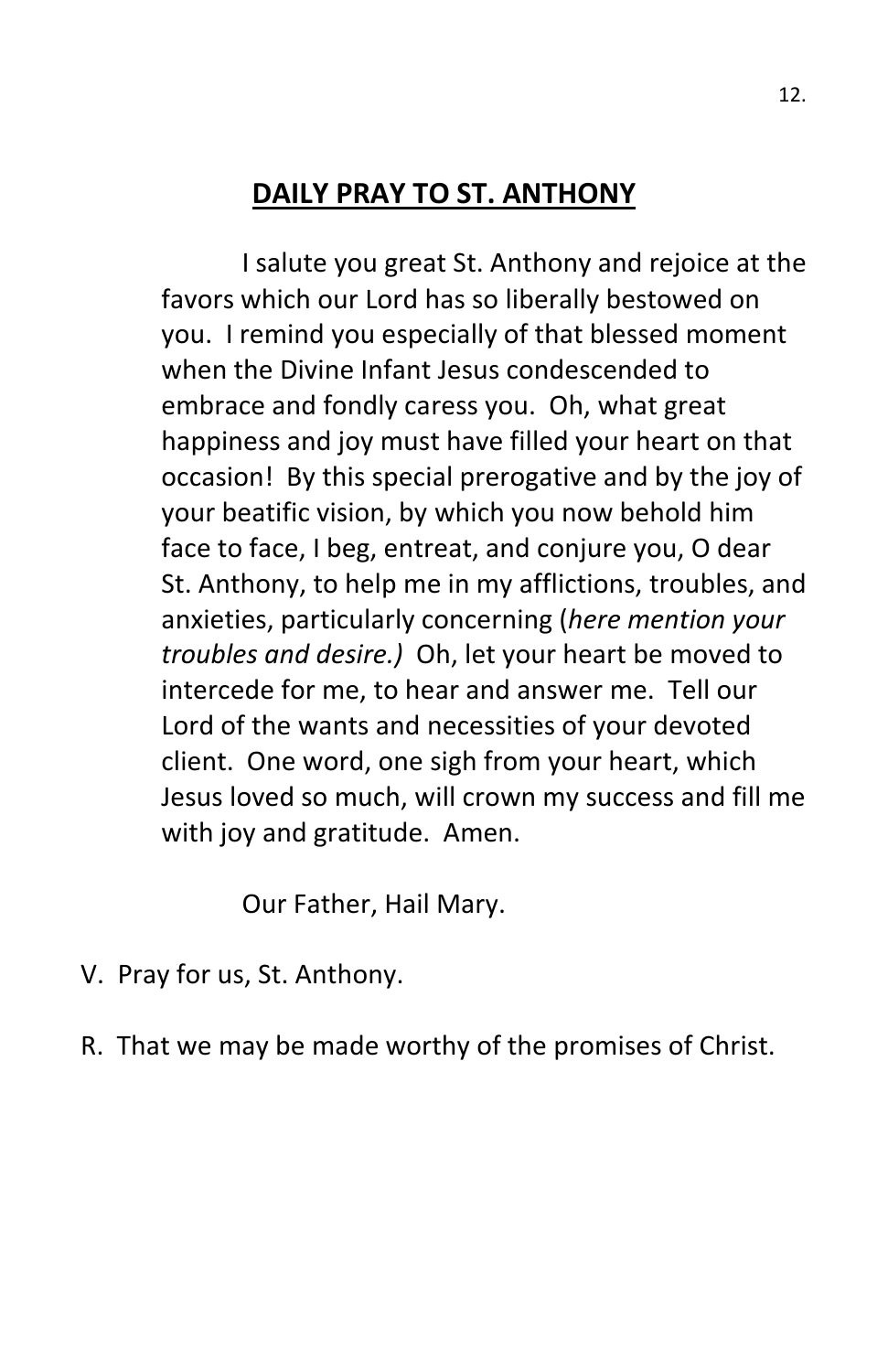# **BENEDICTION**

#### Tantum Ergo

- 1. Down in adoration falling, 1. Tantum ergo Sacramentum This great Sacrament we hail; Veneremur cernui, Over ancient form of worship Et antiquum documentum Newer rites of grace prevail; Novo cedat ritui; Faith will tell us Christ is present, Praestet fides supplementum, When our human senses fail. Sensuum defectui.
- 2. To the everlasting Father, 2. Genitori Genitoque And the Son who made us free, Laus et jubilatio, And the Spirit, God proceeding Salus, honor, virtus quoque From them Each eternally, Sit et benedictio: Be salvation, honor, blessing, Procedenti ab utroque Might and endless majesty. Amen. Compar sit laudatio. Amen.
- 
- 
- V. You have given them bread from Heaven
- R. *Containing itself all delight.*

Priest stands and continues by singing:

Let us Pray: O God, who in this wonderful Sacrament has left us a memorial of your Passion, grant us, we pray, so to revere the sacred mysteries of your Body and Blood that we may always experience in ourselves the fruits of you redemption. Who live and reign with God the Father in the Unity of the Holy Spirit, one God, forever and ever.

R. *Amen.*

*THE PRIEST, THEN RECEIVES THE HUMERAL VEIL, GOES TO THE ALTAR, GENUFLECTS, AND THEN, WITH THE MONSTRANCE, BLESSES THE PEOPLE WITH THE BLESSED SACRAMENT. AFTERWARDS, PLACES THE MONSTRANCE ON THE ALTAR, GENUFLECTS, RETURNS TO THE MIDDLE OF THE SANCTUARY, KNEELS, AND ALL PRAY THE DIVINE PRAISES.*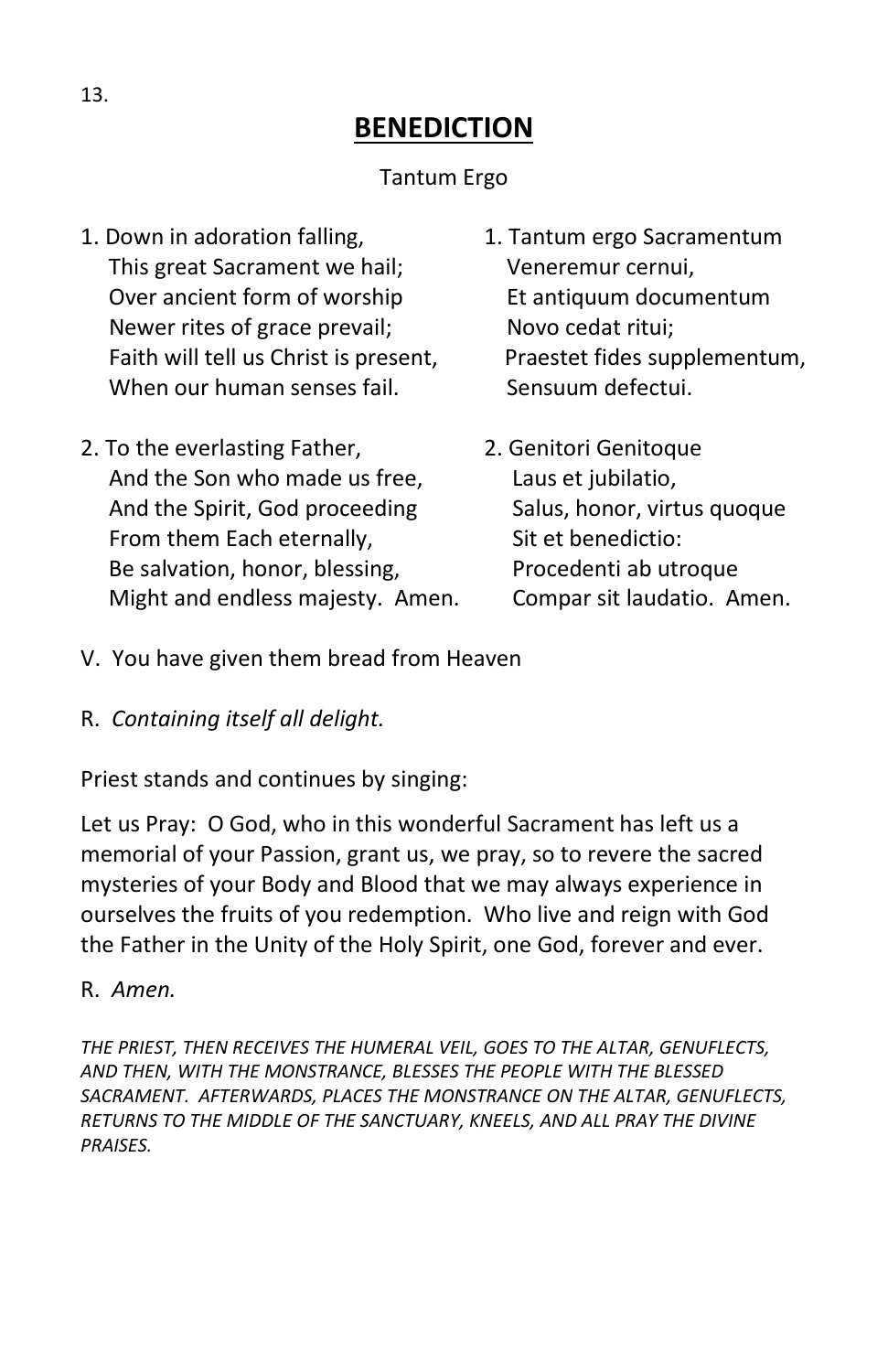#### **THE DIVINE PRAISES**

Blessed be God. Blessed be His holy Name. Blessed be Jesus Christ, true God and true Man. Blessed be the Name of Jesus. Blessed be His Most Sacred Heart. Blessed be His Most Precious Blood. Blessed be Jesus in the most holy Sacrament of the Altar. Blessed be the Holy Spirit, the Paraclete. Blessed be the great Mother of God, Mary most holy. Blessed be her holy and Immaculate Conception. Blessed be her glorious Assumption. Blessed be the name of Mary, Virgin and Mother. Blessed be St. Joseph, her most chaste spouse. Blessed be God in His angels and in His saints. (Where approved by the Bishop) May the Heart of Jesus / in the Most Blessed Sacrament / be praised, adored and loved /

with

 grateful affection / at every moment / in all the tabernacles of the world / even to the end of time. Amen.

*(As the celebrant leaves, the following or another suitable may be sung).*

Holy God, we praise thy name; Hark, the loud celestial hymn; Lord of all, we bow before thee; Angel choirs above are raising; All on earth thy scepter claim, Cherubim and Seraphim, All in heaven above adore thee, In unceasing chorus praising, Everlasting is thy reign!<br>
Holy, holy, holy, Lord!

Infinite thy vast domain, Fill the heavens with sweet accord: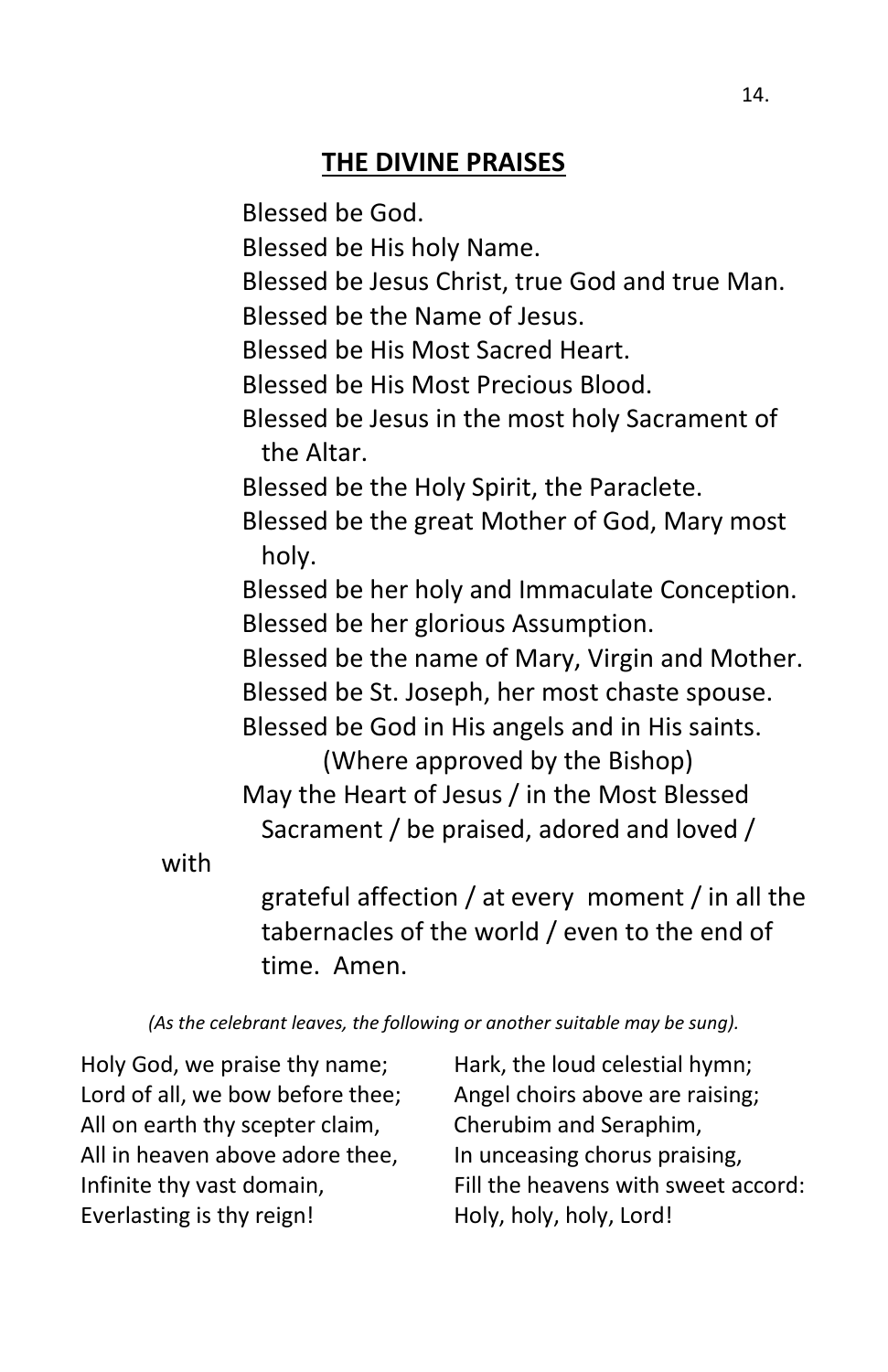#### **HYMNS**

#### "Saint Anthony, We Turn To Thee"

*Saint Anthony, we turn to thee When troubles sore distress, Sure of thy love, for thou didst know The Christ Child's soft caress.*

*For thou didst hear His gentle voice, Didst clasp Him to thy breast, Didst feel His pretty cheek 'gainst thine, His arms about thee pressed.*

*O gentle Saint, tell him our needs, His children too are we, O ask him now to grant our pray'rs, And we at peace shall be.*

*We would, O blessed Saint, with thee The Holy Child adore, With hearts as pure as thine, dear Saint, Now and forevermore.*

*The whole creation, join in one, To bless the sacred Name, Of Him that sits upon the throne, And to adore the Lamb!*

*"A Child's Visit to the Blessed Sacrament"*

*They told me of your tiny home Within this house of prayer, And all alone to You I've come, O! Jesus, are you there?*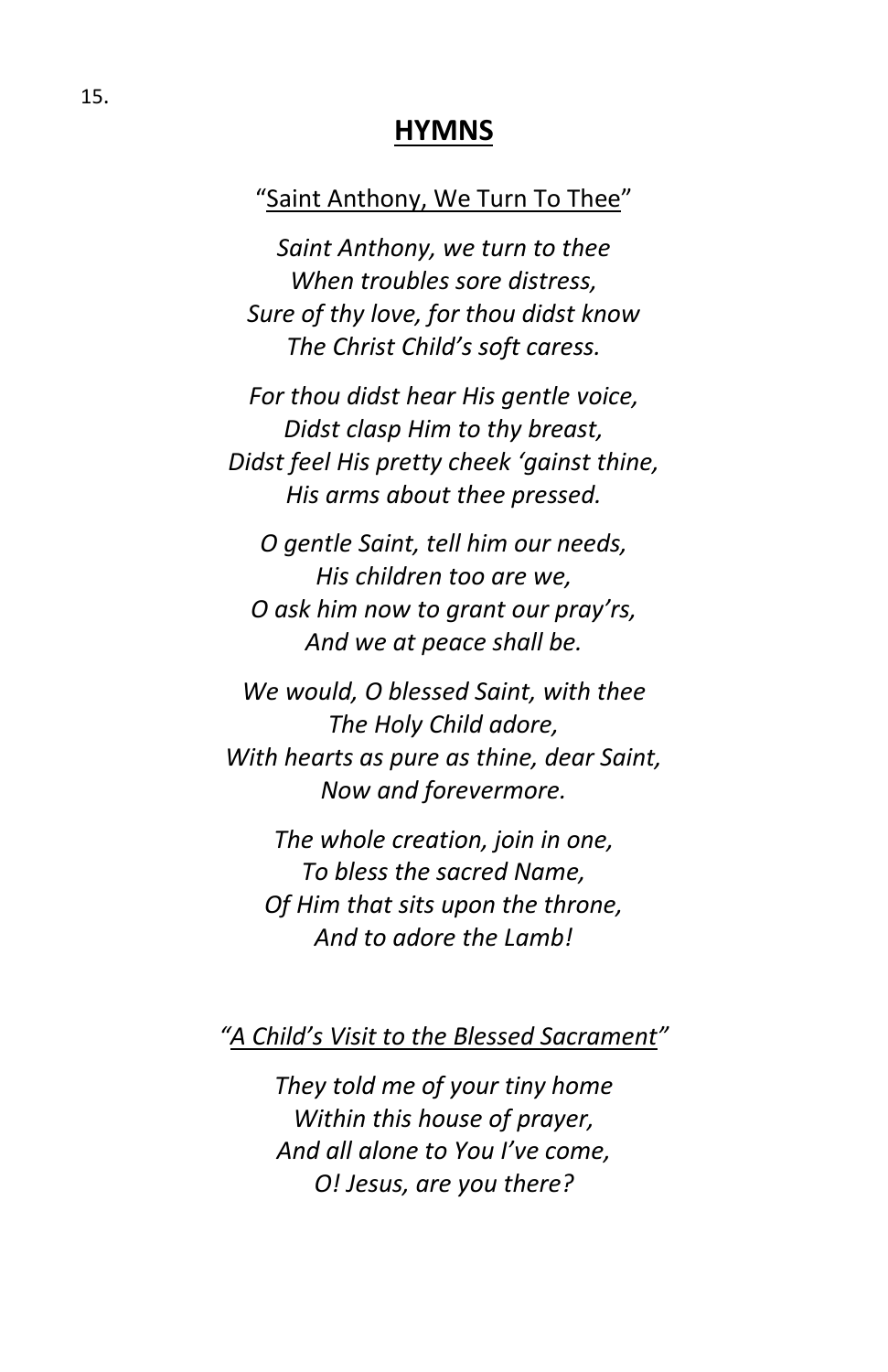*To hear Your voice, to see Your face, To kiss the robe You wear, I've sought Your holy dwelling-place: O Jesus! Are You there?*

*A radiance, where the light was dim Within God's house of prayer. Oh, can it be the smile of Him? "Dear Jesus! Are Your there?"*

*A whisper sweet that thrills him through: "Pure Anthony, fear not: My Heart is warm with love for you, Now press Me to your heart."*

*"Sing Joyful Praises to the King"*

*Sing joyful praises to the King, A loyal soldier's recompense. To Anthony, He grants His grace, His miracles through human word.*

*O Anthony, God's chosen one, With mortal eyes, you saw your Lord. A solemn pledge of glorious life, A foretaste of your own reward.*

*From Padua first, to East and West, Arose a hymn of praise and fame. Through heaven's grace, we still affirm, Unending honor to your name.*

*To father, Son and Holy Ghost, The God whom heav'n and earth adore, From men and from the angel host Be praise and glory evermore.*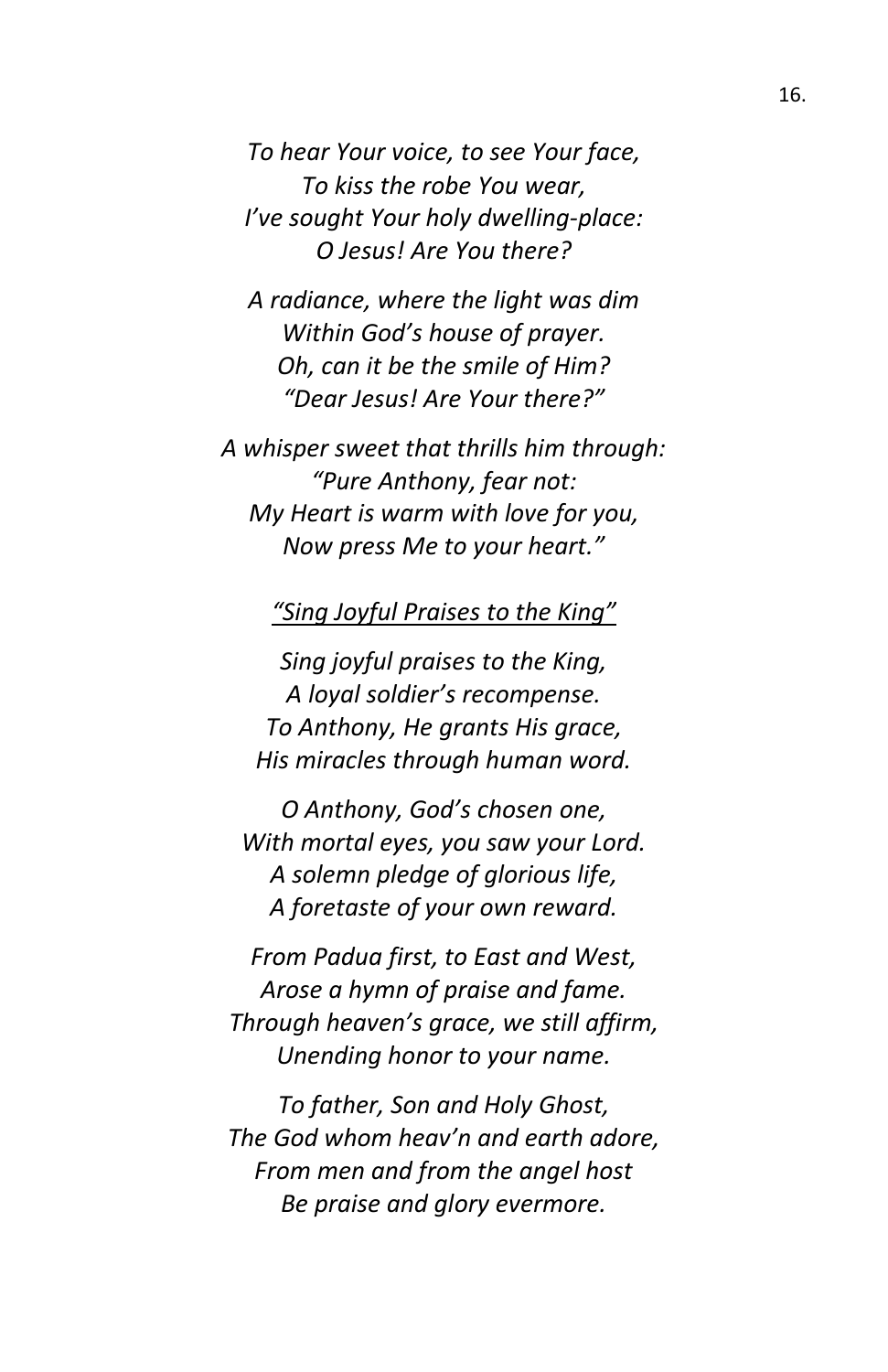17. In 1263 Saint Anthony's body was exhumed and transferred to an immense and majestic Cathedral built in his honor. Saint Bonaventure who presided at the ceremony, beheld amid the saint's corrupted remains the tongue that had preached so many wonderful sermons. It alone was intact, as fresh as the day he died. Deeply moved, Saint Bonaventure kissed the holy relic then holding it aloft cried, "O blessed tongue! Thou who has so long blessed God and taught others to bless Him!

Thou fully provest to us how great were Anthony's merits before God!"

His praises have resounded down through the centuries and do so today. Pope Leo XIII said Saint Anthony is "not only the saint of Padua, but the Saint of the Whole World. His is Everybody's Saint!"

#### "If Great Wonders Thou Desirest"

If great wonders thou desirest, Hopeful to Saint Anthony pray; Error, Satan, wants the direst, Death and pest his will obey, And the sick, who beg his pity, From their couches haste away.

Young and old are ever singing, Praises to Saint Anthony bring; Stormy Ocean calms its passion, Bonds and fetters break in twain, Treasures lost and limbs disabled. These his pow'r restores again.

Padua has been the witness Of these deeds six hundred years; Dangers flee and need must perish, Grief and sorrow disappear, Filling all the world with wonder, While the demons quake with fear.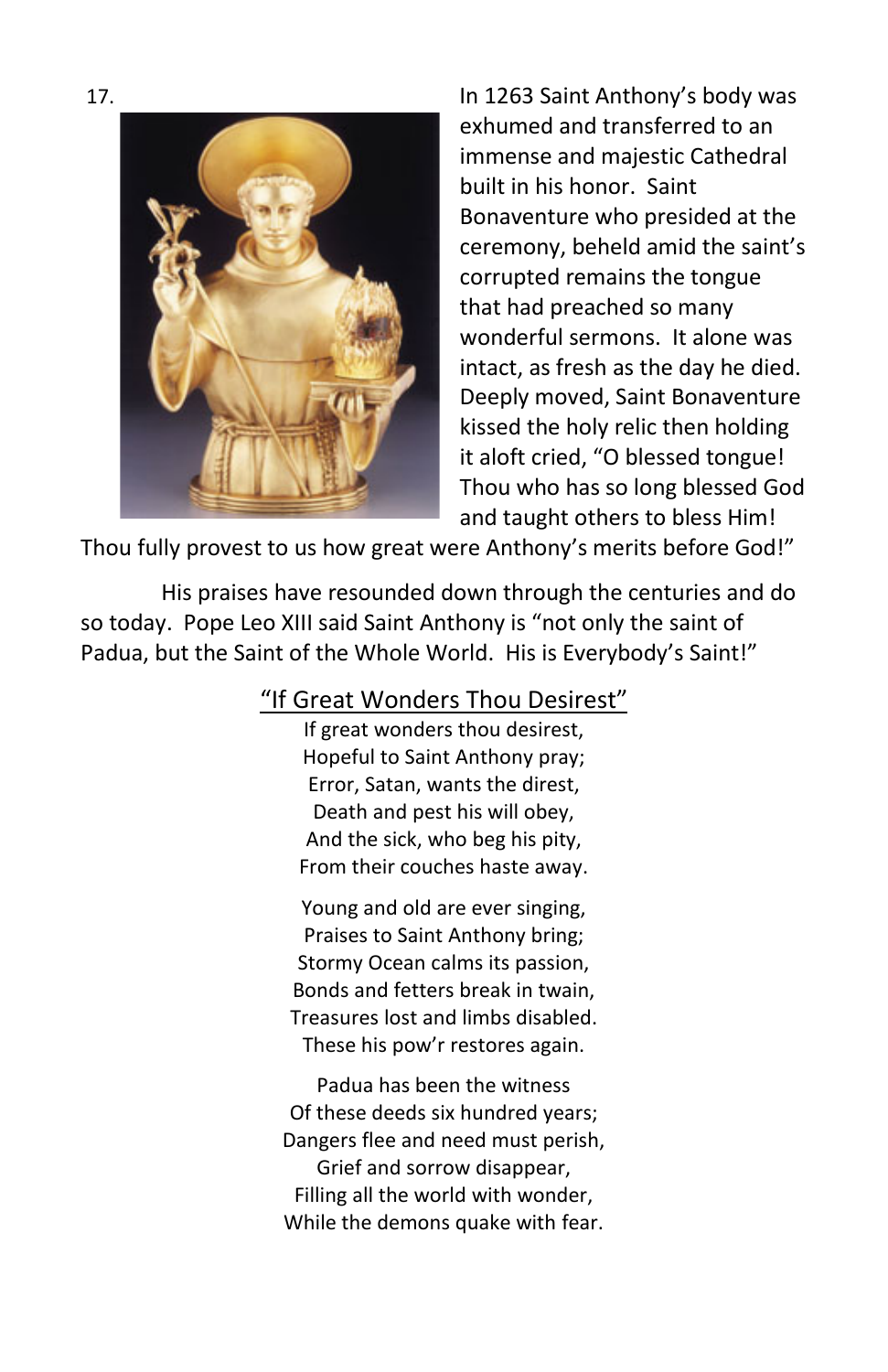# **TUESDAY, ST. ANTHONY'S DAY**

St. Anthony had wanted to be put to rest at home in Padua, but when the news spread of his death, disputes arose over the possession of the remains of this extraordinarily popular Franciscan, just as had happened with Francis himself.

The following Tuesday, Anthony's remains were finally home in a triumphal funeral procession to the friars' church in Padua. The day saw a marvelous manifestation of favors granted to all who called on the Saint for his intercession.

As a result, Tuesday became particularly associated with St. Anthony. Down through the centuries, pilgrims to his tomb have gathered there on Tuesdays to pray for their needs.

According to tradition, in the year 1617, Tuesday became securely established as St. Anthony's day by the Saint himself. A noblewoman who lived at Bologna in Italy had prayed before his altar for the gift of a child after 22 years of marriage. That night, St. Anthony appeared to her in a vision.

He instructed her to visit his statue in the church of the Friars Minor for nine consecutive Tuesdays and promised her prayers would be heard. The woman faithfully did as directed, and a child was born – but terribly deformed. Undaunted, the mother carried the baby to church, placed it on the Saint's altar and soon afterwards the child was found to be in perfect health.

The story of this miracle spread rapidly throughout Italy, and the novena of Tuesdays in honor of St. Anthony became a favorite devotion. It then traveled to other countries.

Not satisfied with nine Tuesdays, the faithful increased the number to 13 to commemorate the day on which the Saint had died. The Church has encouraged these special Tuesday prayers in honor of St. Anthony.